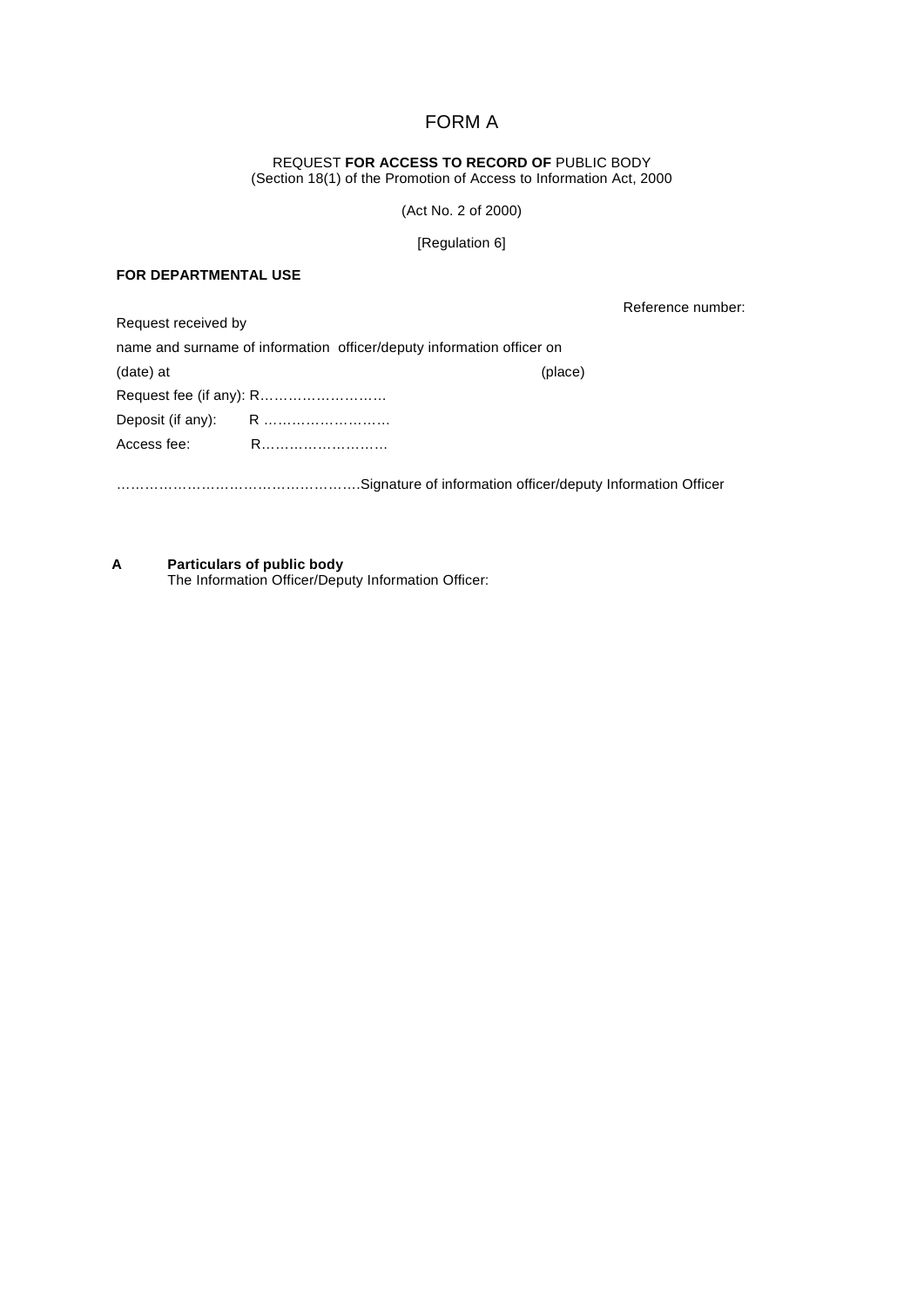#### **B Particulars of person requesting access to the record**

*(a) The particulars of the person who requests access to the record must be given below. (b) The address and/or fax number in the Republic to which the information is to be sent, must be given. (c) Proof of the capacity in which the request is made, if applicable, must be attached.*

Full names and surname:

Identity number:

Postal address:

Fax number:

Telephone number:

E-mail address:

Capacity in which request is made, when made on behalf of another person:

#### **C. Particulars of person on whose behalf request is made**

*This section must be completed ONLY if a request for information is made on behalf of another person.*

Full names and surname:

Identity number:

#### **D. Particulars of record**

(a) *Provide full particulars of the record to which access is requested, including the reference number if that is known to you, to enable the record to be located. (b) If the provided space is inadequate, please continue on a separate folio and attach it to this form.*  **The requester must sign all the** *additional* **folios.**

- 1 Description of record or relevant part of the record:
- 2 Reference number, if available:
- 3 Any further particulars of record:

## **E. Fees**

(a) *A request for access to a record, other than a record containing personal information about yourself, will be processed only after a request fee has been paid.*<br>(b) You will be notified of the amount required to be You will be notified of the amount required to be paid as the request fee.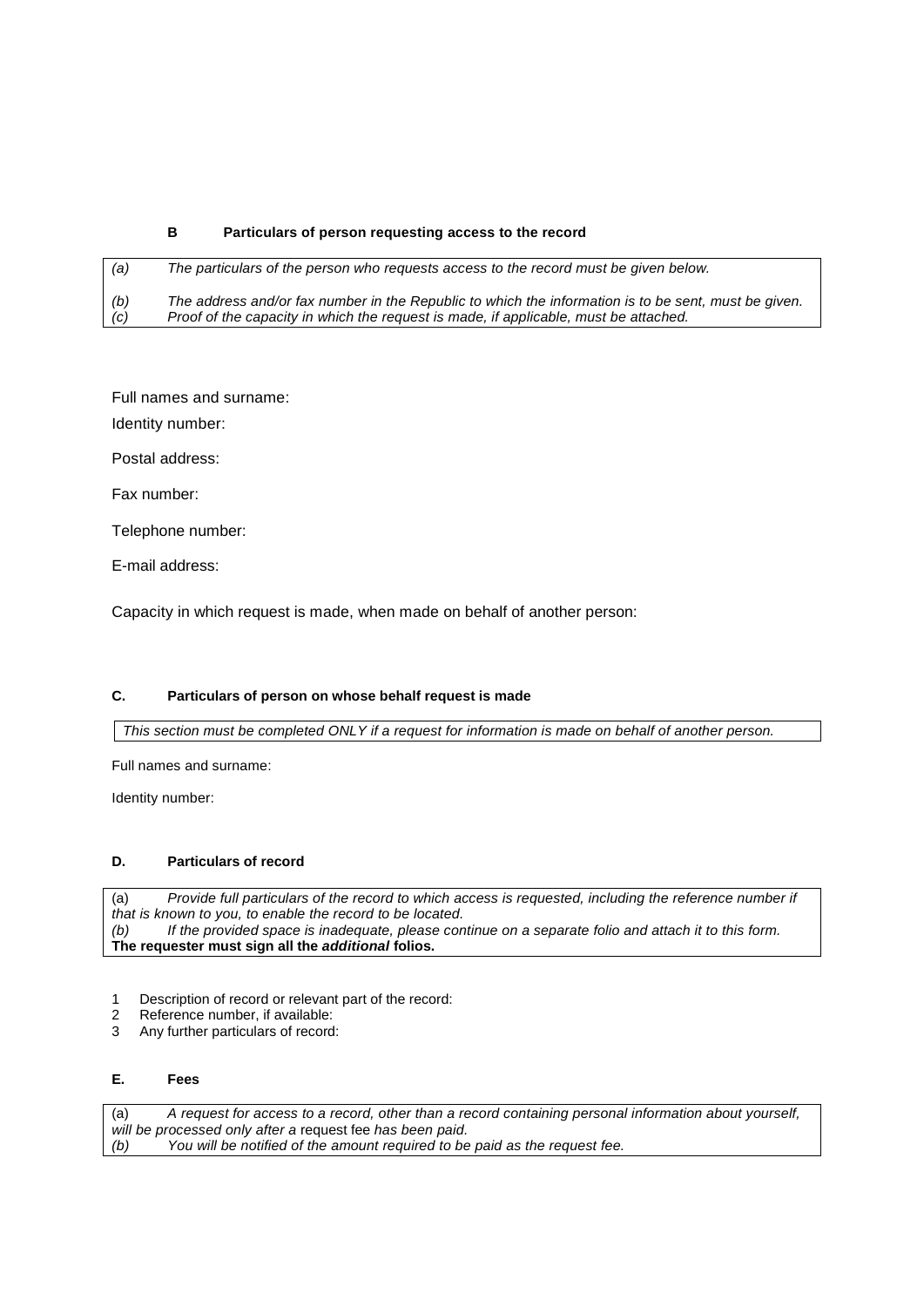*(c) The* fee payable for access *to a record depends on the form in which access is required and the reasonable time required to search for and prepare a record. (d) If you qualify for exemption of the payment of any fee, please state the reason for exemption.*

Reason for exemption from payment of *fees:*

#### **F. Form of access to record**

*If you are prevented by a disability to read, view or listen to the record in the form of access provided for in 1 to 4 below, state your disability and indicate in which form the record is required.*

| Disability:                                                                                                                                                                                                                                                                                                                                                                                                                                                                   | Form in which record is required: |                                                               |  |                                                                   |  |  |  |  |  |
|-------------------------------------------------------------------------------------------------------------------------------------------------------------------------------------------------------------------------------------------------------------------------------------------------------------------------------------------------------------------------------------------------------------------------------------------------------------------------------|-----------------------------------|---------------------------------------------------------------|--|-------------------------------------------------------------------|--|--|--|--|--|
| Mark the appropriate box with an X.<br>NOTES:<br>(a) Compliance with your request for access in the specified form may depend on the form in<br>which the record is available.<br>(b) Access in the form requested may be refused in certain circumstances. In such a case<br>you will be informed if access will be granted in another form.<br>(c) The fee payable for access to the record, if any, will be determined partly by the form in<br>which access is requested. |                                   |                                                               |  |                                                                   |  |  |  |  |  |
| 1. If the record is in written or printed form:                                                                                                                                                                                                                                                                                                                                                                                                                               |                                   |                                                               |  |                                                                   |  |  |  |  |  |
| copy of record*                                                                                                                                                                                                                                                                                                                                                                                                                                                               |                                   | inspection of record                                          |  |                                                                   |  |  |  |  |  |
| 2. If record consists of visual images -<br>(this includes photographs, slides, video recordings, computer-generated images, sketches, etc:                                                                                                                                                                                                                                                                                                                                   |                                   |                                                               |  |                                                                   |  |  |  |  |  |
| view the images                                                                                                                                                                                                                                                                                                                                                                                                                                                               |                                   | transcription of the<br>copy of the images*<br>images*        |  |                                                                   |  |  |  |  |  |
| 3. If record consists of recorded words or information which can be reproduced in sound:                                                                                                                                                                                                                                                                                                                                                                                      |                                   |                                                               |  |                                                                   |  |  |  |  |  |
| listen to the soundtrack<br>(audio cassette)                                                                                                                                                                                                                                                                                                                                                                                                                                  |                                   | transcription of soundtrack*<br>(written or printed document) |  |                                                                   |  |  |  |  |  |
| 4. If record is held on computer or in an electronic or machine-readable form:                                                                                                                                                                                                                                                                                                                                                                                                |                                   |                                                               |  |                                                                   |  |  |  |  |  |
| printed copy of record'                                                                                                                                                                                                                                                                                                                                                                                                                                                       |                                   | printed copy of information<br>derived from the record*       |  | copy in computer<br>readable form*<br>(stiffy or compact<br>disc) |  |  |  |  |  |
| *If you requested a copy or transcription of a record (above), do you wish the<br>YFS<br>NO.                                                                                                                                                                                                                                                                                                                                                                                  |                                   |                                                               |  |                                                                   |  |  |  |  |  |
| copy or transcription to be posted to you?<br>Postage is payable.                                                                                                                                                                                                                                                                                                                                                                                                             |                                   |                                                               |  |                                                                   |  |  |  |  |  |
| Note that if the record is not available in the language you prefer, access may be granted in the<br>language in which the record is available.                                                                                                                                                                                                                                                                                                                               |                                   |                                                               |  |                                                                   |  |  |  |  |  |
| In which language would you prefer the record?                                                                                                                                                                                                                                                                                                                                                                                                                                |                                   |                                                               |  |                                                                   |  |  |  |  |  |

## **G. Notice of decision regarding request for access**

You will be notified whether your request has been approved/denied. If you wish to be informed in another manner, please specify the manner and provide the necessary particulars to enable compliance with your request.